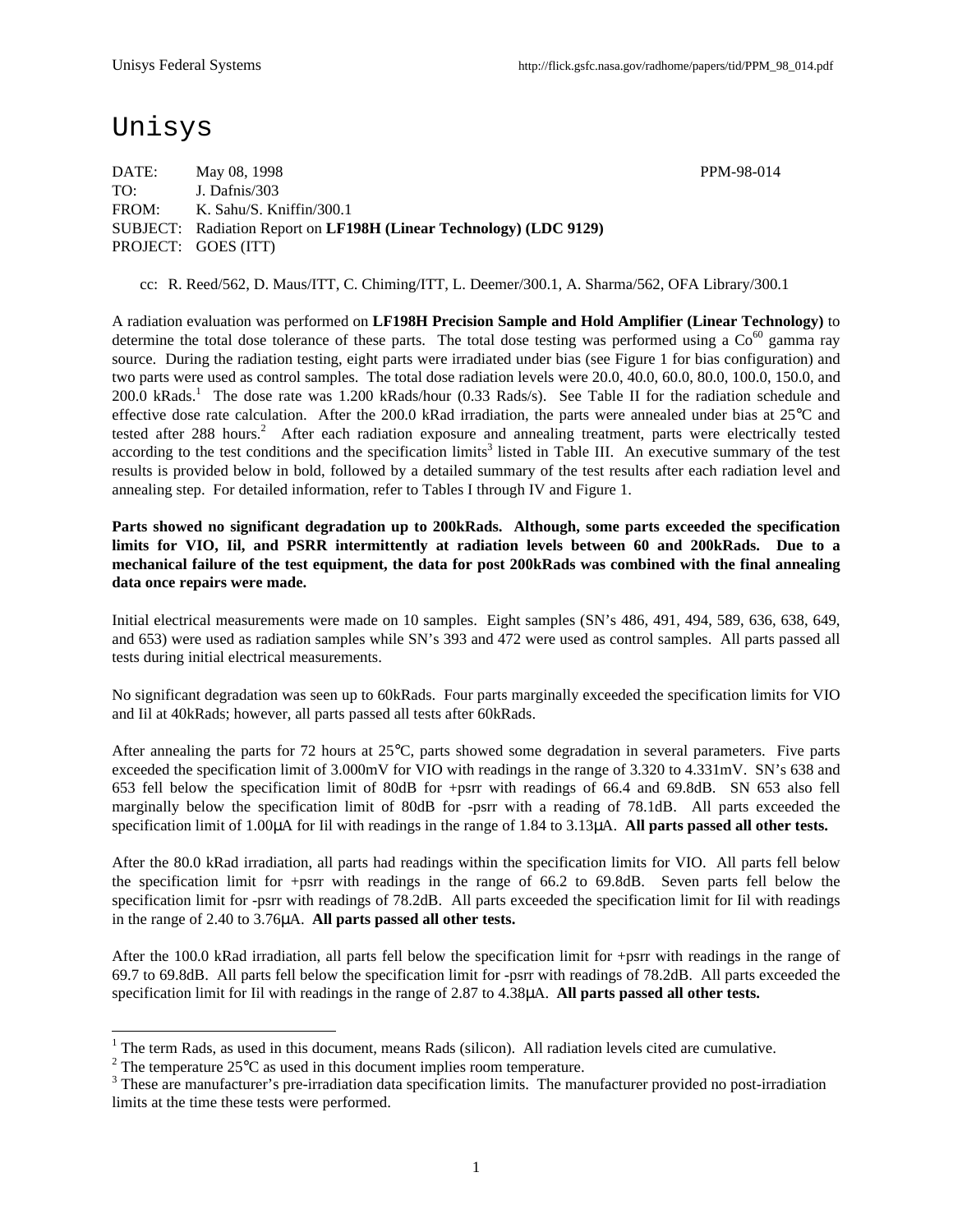After the 150.0 kRad irradiation, all parts fell below the specification limit for +psrr with readings in the range of 69.7 to 69.8dB. All parts fell below the specification limit for -psrr with readings of 78.4dB. All parts exceeded the specification limit for Iil with readings in the range of 3.34 to 4.60μA. **All parts passed all other tests.**

After the 200.0 kRad irradiation and annealing the parts for 288 hours at 25°C, all parts exceeded the specification limits for VIO with readings in the range of 5.11 to 5.93mV. All parts exceeded the specification limits for +psrr and -psrr with readings in the range of 107 to 120dB for both. All parts passed Iil. **All parts passed all other tests.**

Table IV provides a summary of the test results with the mean and standard deviation values for each parameter after each irradiation exposure and annealing step.

Any further details about this evaluation can be obtained upon request. If you have any questions, please call us at (301) 731-8954.

#### \_\_\_\_\_\_\_\_\_\_\_\_\_\_\_\_\_\_\_\_\_\_\_\_\_\_\_\_\_\_\_\_\_\_\_\_\_\_\_\_\_\_\_\_\_\_\_\_\_\_\_\_\_\_\_\_\_\_\_\_\_\_\_\_\_\_\_\_\_\_\_\_\_\_\_\_\_\_\_\_\_\_\_\_\_\_\_\_\_\_\_\_ ADVISORY ON THE USE OF THIS DOCUMENT

The information contained in this document has been developed solely for the purpose of providing general guidance to employees of the Goddard Space Flight Center (GSFC). This document may be distributed outside GSFC only as a courtesy to other government agencies and contractors. Any distribution of this document, or application or use of the information contained herein, is expressly conditional upon, and is subject to, the following understandings and limitations:

(a) The information was developed for general guidance only and is subject to change at any time;

(b) The information was developed under unique GSFC laboratory conditions which may differ substantially from outside conditions;

(c) GSFC does not warrant the accuracy of the information when applied or used under other than unique GSFC laboratory conditions;

(d) The information should not be construed as a representation of product performance by either GSFC or the manufacturer;

(e) Neither the United States government nor any person acting on behalf of the United States government assumes any liability resulting from the application or use of the information.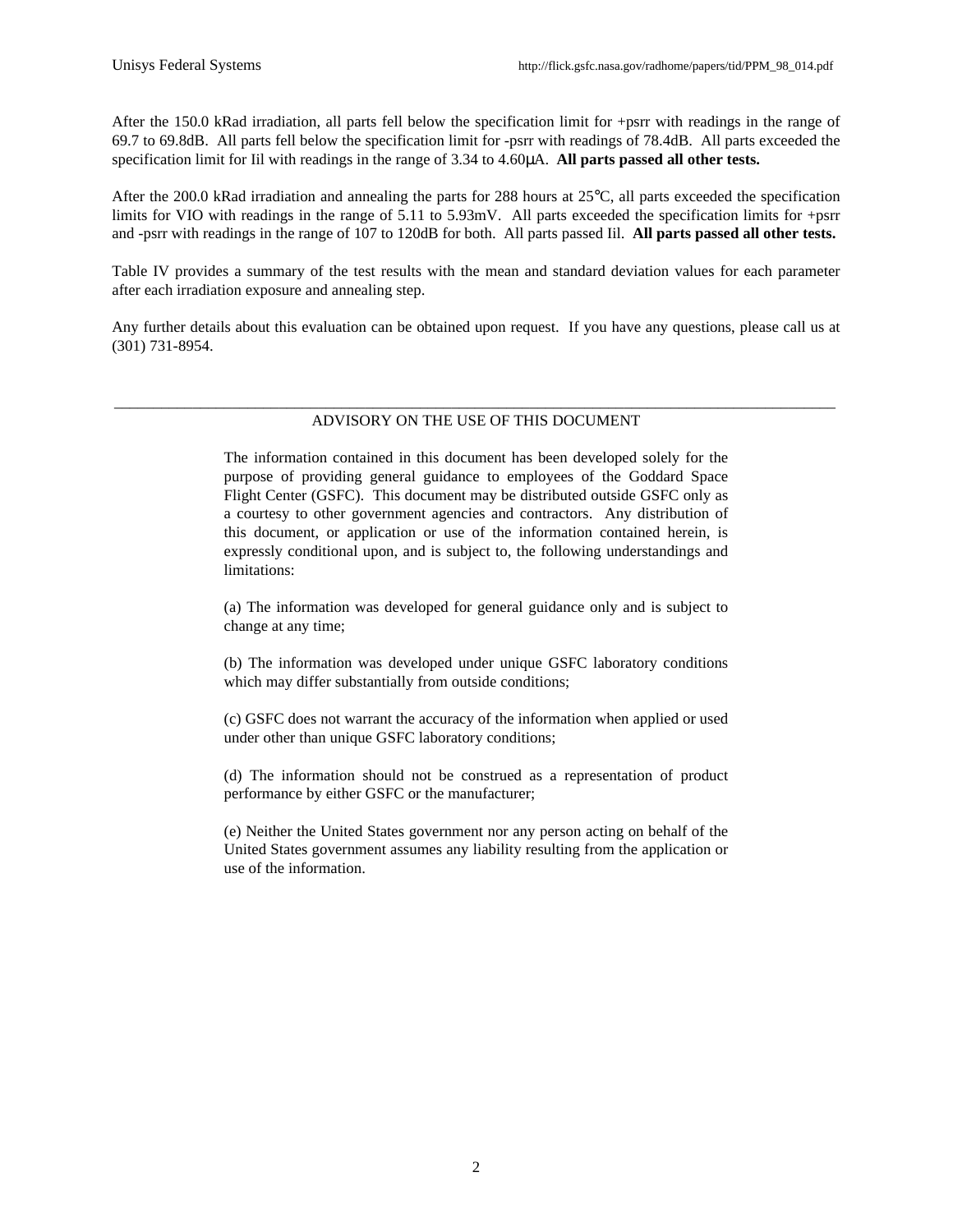

### Figure 1. Radiation Bias Circuit for LF198H

Notes:

- 1.  $R_L = 10k\Omega \pm 10\%, \frac{1}{4}W$ .
- 2.  $V_+ = +15V$ ,  $V_- = -15V$ .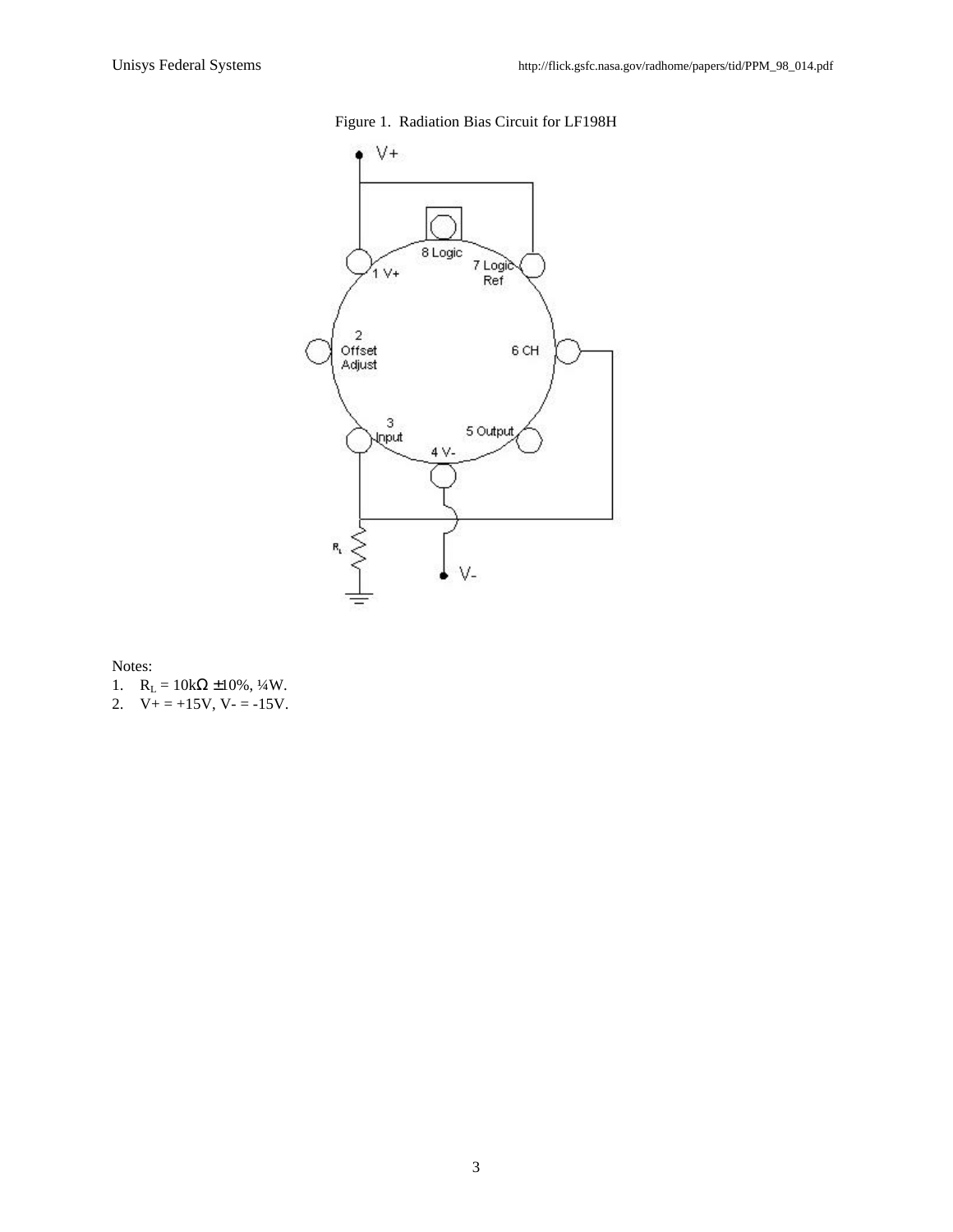| Generic Part Number:                 | LF198H                                     |
|--------------------------------------|--------------------------------------------|
| <b>GOES ITT Part Number</b>          | LF198H                                     |
| Charge Number:                       | C80709/C80825                              |
| Manufacturer:                        | Linear Technology                          |
| Lot Date Code (LDC):                 | 9129                                       |
| <b>Quantity Tested:</b>              | 10                                         |
| Serial Number of Control Samples:    | 393, 472                                   |
| Serial Numbers of Radiation Samples: | 486, 491, 494, 589, 636, 638, 649, and 653 |
| Part Function:                       | Precision Sample and Hold Amplifier        |
| Part Technology:                     | Bipolar                                    |
| Package Style:                       | 8-Pin TO Can                               |
| Test Equipment:                      | A540                                       |
| Test Engineer:                       | S. Archer-Davies                           |

#### TABLE I. Part Information

• The manufacturer for this part guaranteed no radiation tolerance/hardness.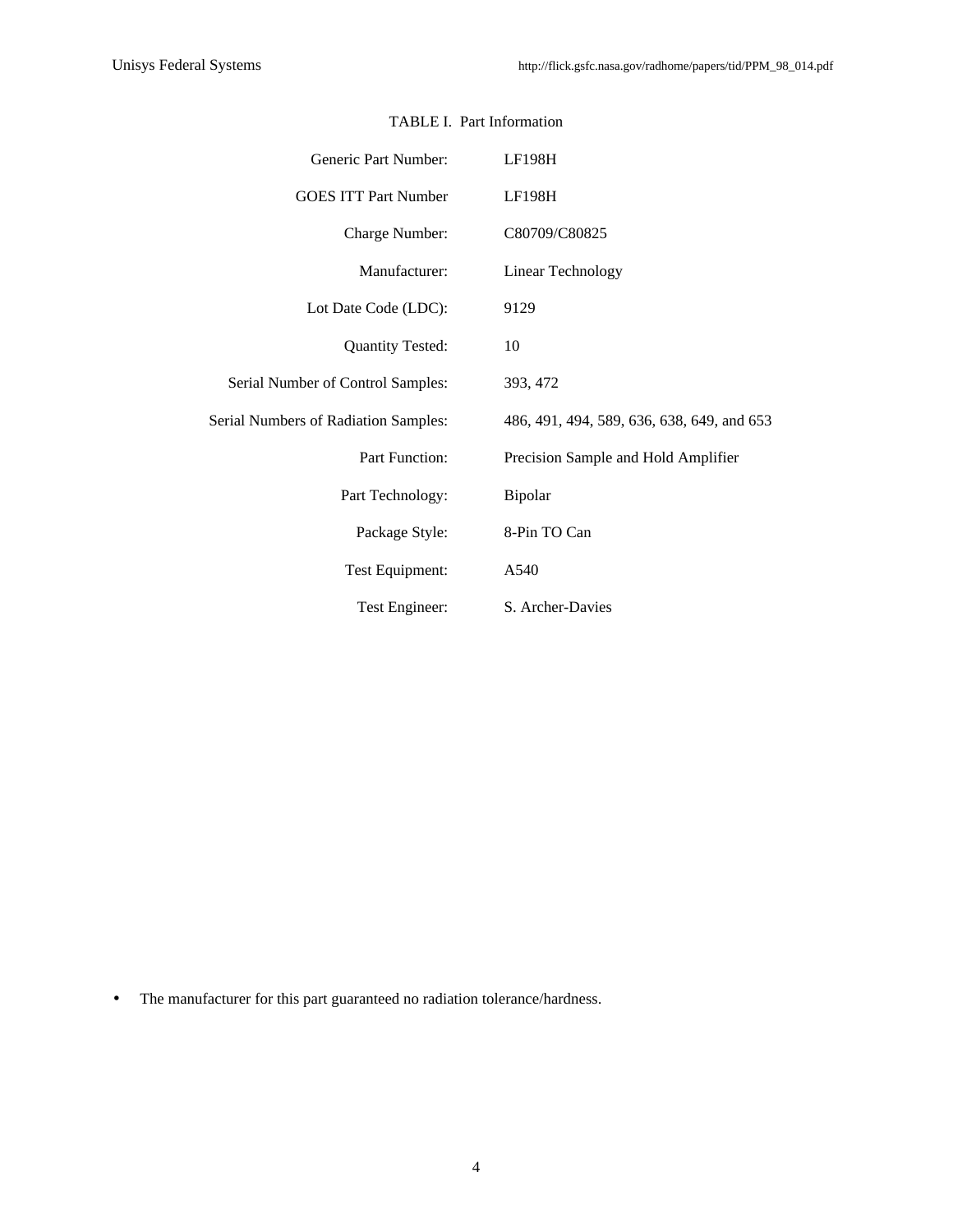| TABLE II. Radiation Schedule for LF198H                                                                            |  |
|--------------------------------------------------------------------------------------------------------------------|--|
|                                                                                                                    |  |
|                                                                                                                    |  |
|                                                                                                                    |  |
|                                                                                                                    |  |
|                                                                                                                    |  |
|                                                                                                                    |  |
|                                                                                                                    |  |
|                                                                                                                    |  |
|                                                                                                                    |  |
|                                                                                                                    |  |
|                                                                                                                    |  |
|                                                                                                                    |  |
|                                                                                                                    |  |
|                                                                                                                    |  |
|                                                                                                                    |  |
|                                                                                                                    |  |
|                                                                                                                    |  |
|                                                                                                                    |  |
|                                                                                                                    |  |
| 9) 200.0 KRAD IRRADIATION (0.450 KRADS/HOUR) + 288 HOUR ANNEALING @25°C ** 04/24/98                                |  |
|                                                                                                                    |  |
|                                                                                                                    |  |
| Effective Dose Rate = 200,000 RADS/14 DAYS=595.2 RADS/HOUR=0.17 RADS/SEC                                           |  |
| The effective dose rate is lower than that of the individual radiation steps as it takes into account the interim- |  |
| annealing step.                                                                                                    |  |

\* This 72 hour annealing step was added to maintain the prescribed dose rate due to the weekend.

\*\* The dose rate was adjusted to allow the parts to receive radiation dose over the weekend.

PARTS WERE IRRADIATED AND ANNEALED UNDER BIAS, SEE FIGURE 1.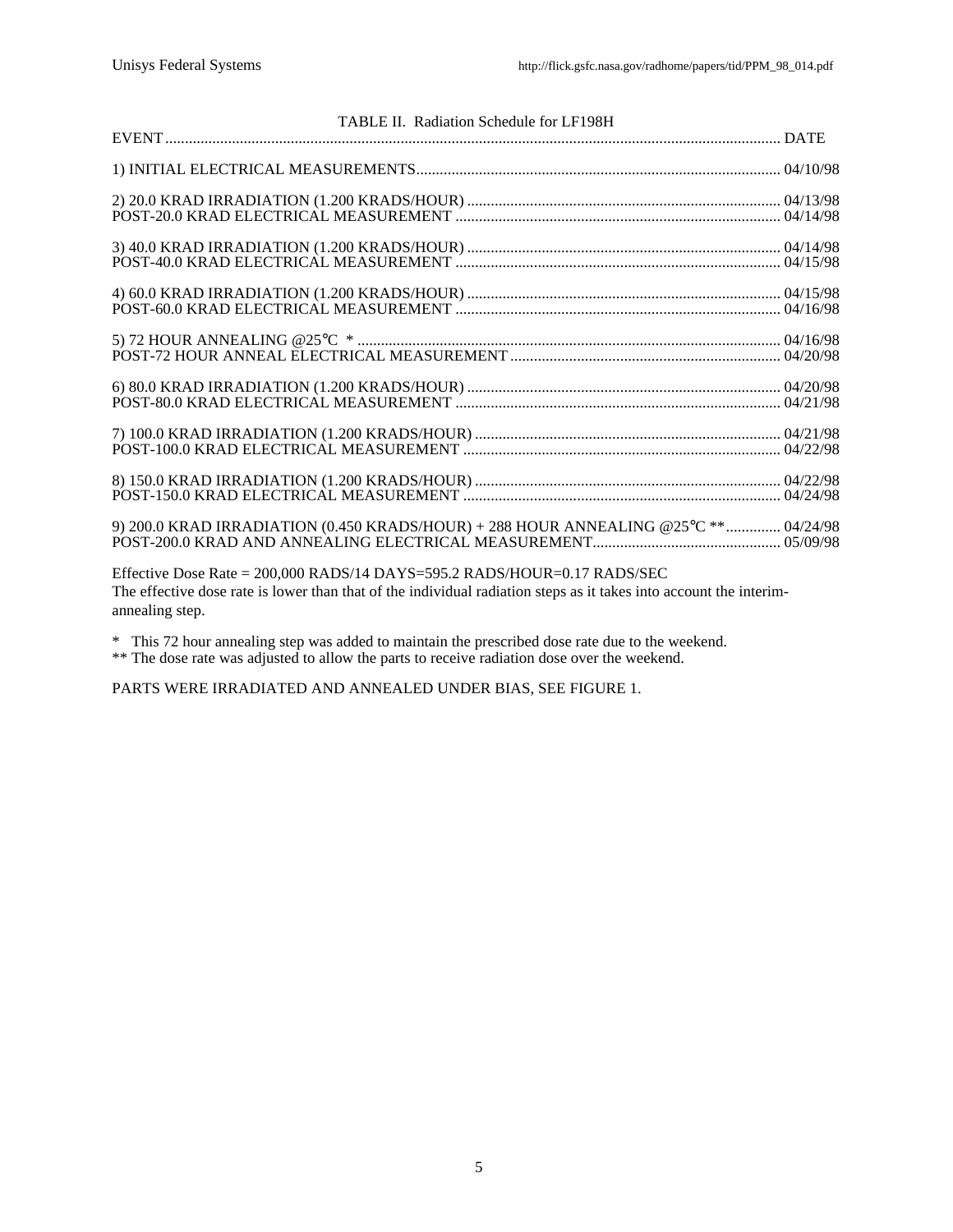| <b>Test</b>        |                 |    |                                                              | Spec.        | Lim.         |
|--------------------|-----------------|----|--------------------------------------------------------------|--------------|--------------|
| #                  | Parameter       |    | <b>Units Test Conditions</b>                                 | min          | max          |
| 1                  | <b>IDD</b>      | mA |                                                              | $\mathbf{0}$ | 5.5          |
| $\mathbf{2}$       | <b>ISS</b>      | mA |                                                              | $-5.5$       | $\mathbf{0}$ |
| 3                  | $+IIB$          |    | $nA V_s = 0V$                                                | $-25$        | 25           |
| $\overline{\bf 4}$ | VIO             | mV |                                                              | $-3.0$       | 3.0          |
| 5                  | $+$ Gain Error  |    | $\%$ G = 1000                                                | $-0.0050$    | 0.0050       |
| 6                  | -Gain Error     |    | $\% G=1000$                                                  | $-0.0050$    | 0.0050       |
| 7                  | $+$ psrr        |    | $dB +V_{DD} = 12V, -V_{DD} = -15V$                           | 80           |              |
| 8                  | -psrr           |    | $dB +V_{DD} = 12V, -V_{DD} = -15V$                           | 80           |              |
| 9                  | Iil             |    | $\mu$ A + V <sub>DD</sub> = 8.5V, - V <sub>DD</sub> = -21.5V | $-1.00$      | 1.00         |
| 10                 | <b>Tih</b>      |    | $\mu$ A + V <sub>DD</sub> = 8.5V, - V <sub>DD</sub> = -21.5V | $\mathbf{0}$ | <b>10.0</b>  |
| 11                 | <b>Vth 2.0V</b> |    | $mA Logic Voltage = 2.0V$                                    | 1.000        |              |
| 12                 | <b>Vth 0.8V</b> |    | $\mu$ A Logic Voltage = 0.8V                                 | $-10.0$      | <b>10.0</b>  |

#### Table III. Electrical Characteristics of LF198H /1 /2

#### Notes:

1/ These are the manufacturer's non-irradiated data sheet specification limits. The manufacturer provided no postirradiation limits at the time the tests were performed.

2/ Unless other wise noted:  $V_S = \pm 15V$ ,  $-11.5V < V_{IN} < 11.5V$ , LogicRef = 0V, Logic Voltage = 2.5V, C<sub>h</sub> = 0.01 $\mu$ F,  $R_L = 10k\Omega$ , and the unit is in "sample" mode.